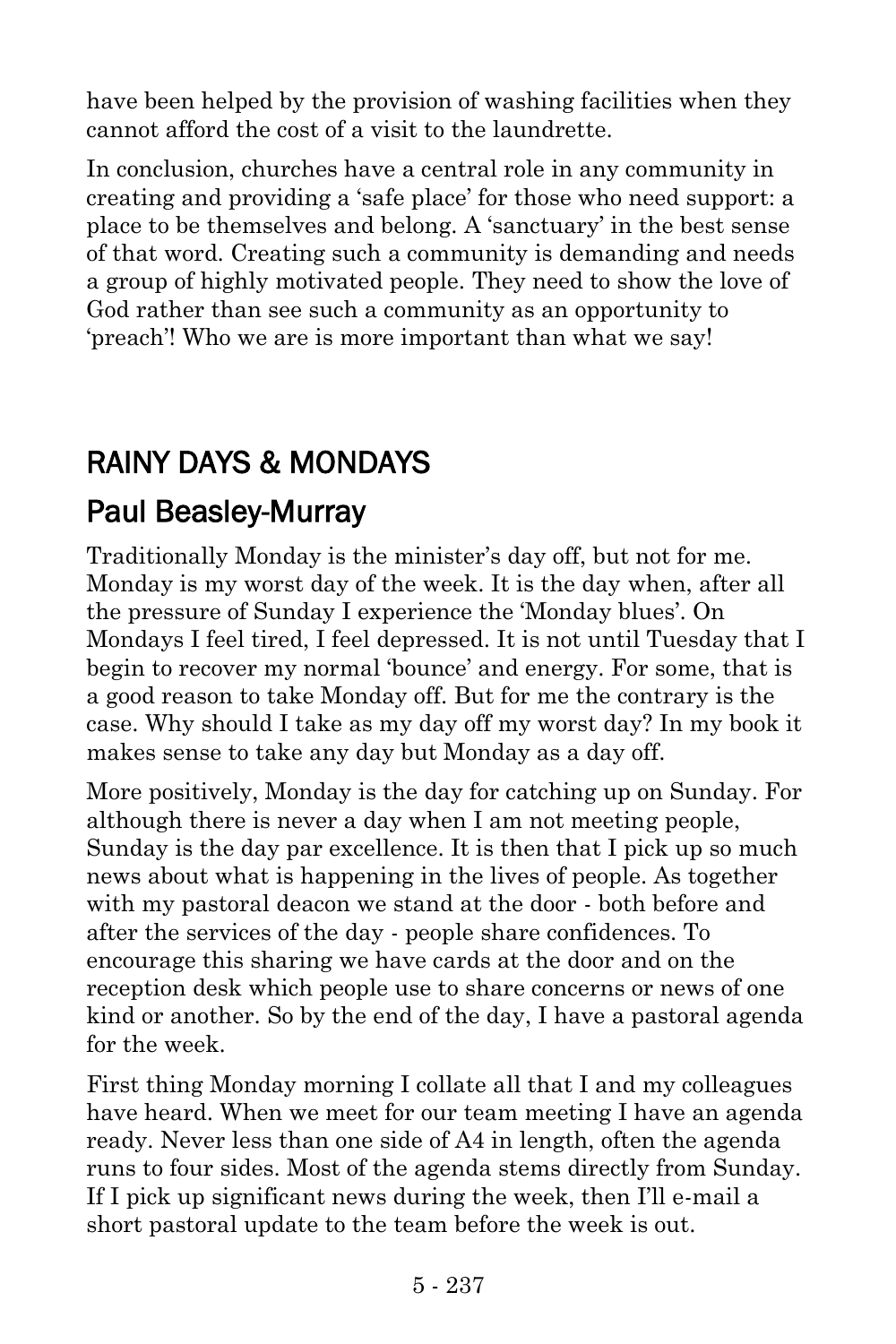We could wait until Tuesday morning before we have our meeting, but on Monday morning everything is so much fresher in our minds. The meeting is not just concerned with the sharing of news and concerns. It is also the time for 'post-mortems' on the service. We rigorously analyse how we have done, and discuss how we might do better next Sunday. Much as every Monday we thank God for his presence and blessing the previous day, there is no place for self-satisfaction. The rest of Monday is often taken up with mundane tasks of one kind or another. It tends not to be the day for great creativity.

For some Tuesday is a good day to take off - but not for me. By Tuesday I am wanting to get down to the important work of writing my sermon. Tuesday is sermon writing day. The sermon may not get finished on Tuesday. Often by the end of the morning I feel I have done enough, and need to put the sermon on the back burner to await further attention the following day. It's amazing how over-night, unconsciously, the sermon just comes together.

So that means I don't like to take Wednesday off either. And anyway, all kinds of meetings, both within and outside the church, seem to take place on Wednesdays. Thursday too seems to be a busy day, with meetings, visits, and preparation of one kind or another. So that leaves Friday.

In my opinion Friday is the best day to be off. The great thing about Friday is that, Saturdays apart, this is the one day of the week when my wife knows she doesn't have to prepare for work the following day. Friday evenings we can do things together. So Friday morning I'm off to the gym - I find it a penance as I go hell for leather on the treadmill, but at least it helps keep me in shape. My penitential rites are completed in my doing the family shop, but then the rest of the day really is for me. Unless I have a funeral or someone is dying on a Friday (and it's sometimes just my luck that they do!) or I have a wedding rehearsal (never more than half-an-hour), I do my best to avoid church. Home is the place to be.

The great advantage about Friday is it is followed by Saturday! Saturday is often a day I can soft-pedal. Sometimes I just work during the morning. The sermon may be ready, but often I want to give more thought to the prayers. Sometimes, if I have no church commitments, I'll take most if not all of the Saturday off. If I have worked 50 or more hours earlier that week, I see no reason why I